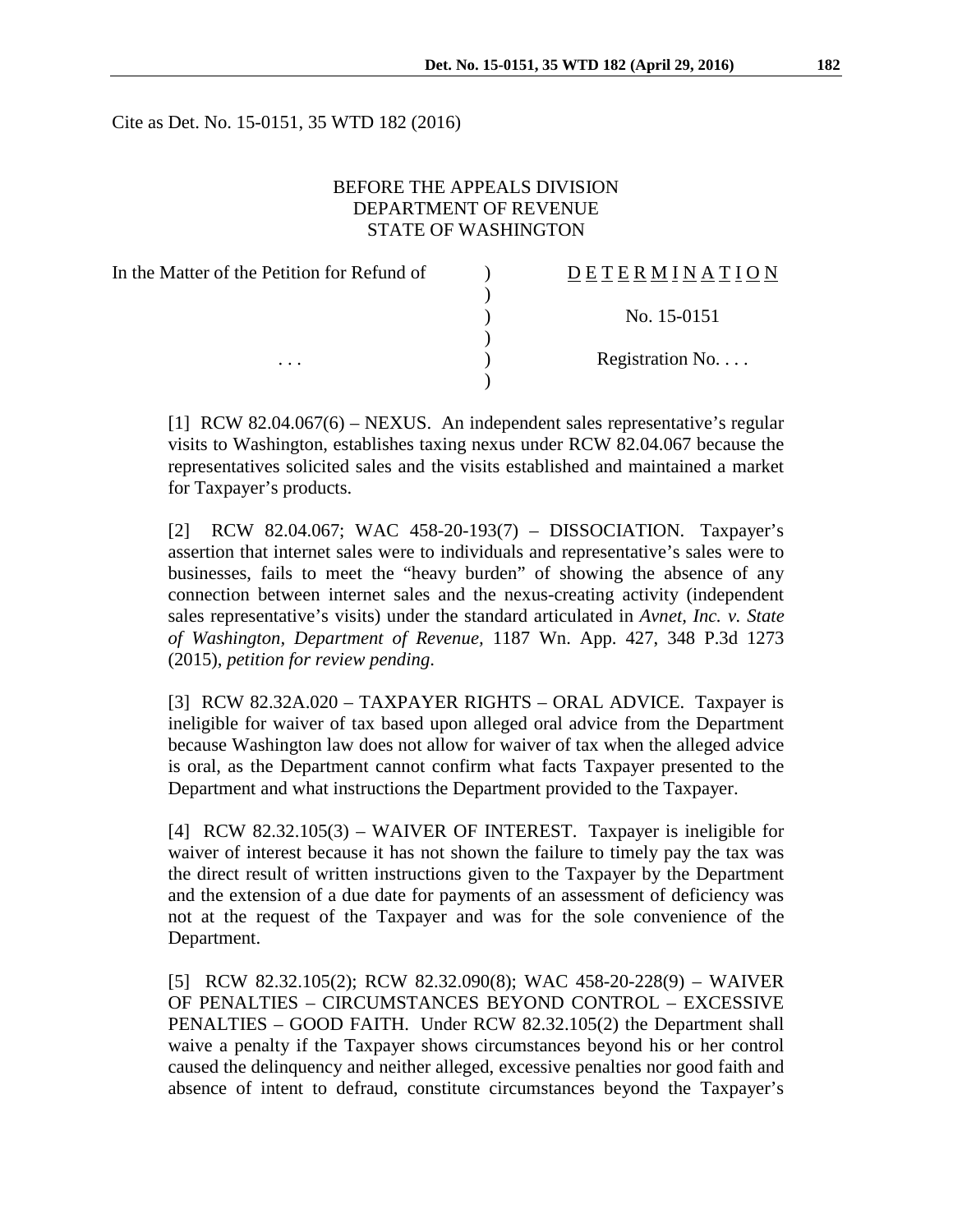control. Further, we note that RCW 82.32.090(8) specifically authorizes the application of the delinquent penalty, assessment penalty, warrant penalty, and unregistered business penalty, all upon the same tax found to be due.

Headnotes are provided as a convenience for the reader and are not in any way a part of the decision or in any way to be used in construing or interpreting this Determination.

Anderson, A.L.J. – A previously unregistered, out-of-state, party supplies wholesaler and retailer disputes assessments of retail sales tax, retailing business and occupation ("B&O") tax, wholesaling B&O tax, litter tax, interest, and penalties on the basis that it did not have nexus with Washington, internet sales should be dissociated from those originating from a representative's visits to Washington, and it relied – to its detriment – on incorrect oral advice allegedly received from a Washington State Department of Revenue ("Department") agent [("Agent"]). In addition, Taxpayer requests abatement of penalties because it acted in good faith in relying on the alleged oral advice and did not intend to defraud. Petition denied.<sup>[1](#page-1-0)</sup>

### ISSUES

- 1. Did Taxpayer have substantial nexus with Washington during the periods at issue [under] RCW 82.04.067 and WAC 458-20-193? If so, may internet sales be dissociated from those made by an independent sales representative who visited Washington State?
- 2. [Under] RCW 82.32A.020, is the Department estopped from assessing tax, interest, and penalties because it allegedly provided Taxpayer with oral advice, in 2001, that it need not register, report, and pay taxes to the Department?
- 3. [Under] RCW 82.32.105, has Taxpayer shown that it is entitled to a waiver of interest?
- 4. [Under] RCW 82.32.105, has Taxpayer shown that its failure to report and pay taxes was due to circumstances beyond its control?

# FINDINGS OF FACT

[Taxpayer], is [an out-of-state] corporation, based in . . . . It manufactures and sells decorations, party supplies, and fire awareness and education products. Taxpayer sells such products in Washington State via an independent sales representative – [Representative Company] – and the internet.

During the period at issue, [Representative Company] was based [outside of Washington] and was paid by Taxpayer to make regular visits to Washington and sell Taxpayer's products to commercial accounts. On or about January 1, 2013, [Representative Company] was acquired by a Washington resident and became a Washington corporation.

<span id="page-1-0"></span><sup>&</sup>lt;sup>1</sup> Identifying details regarding the taxpayer and the assessment have been redacted pursuant to RCW 82.32.410.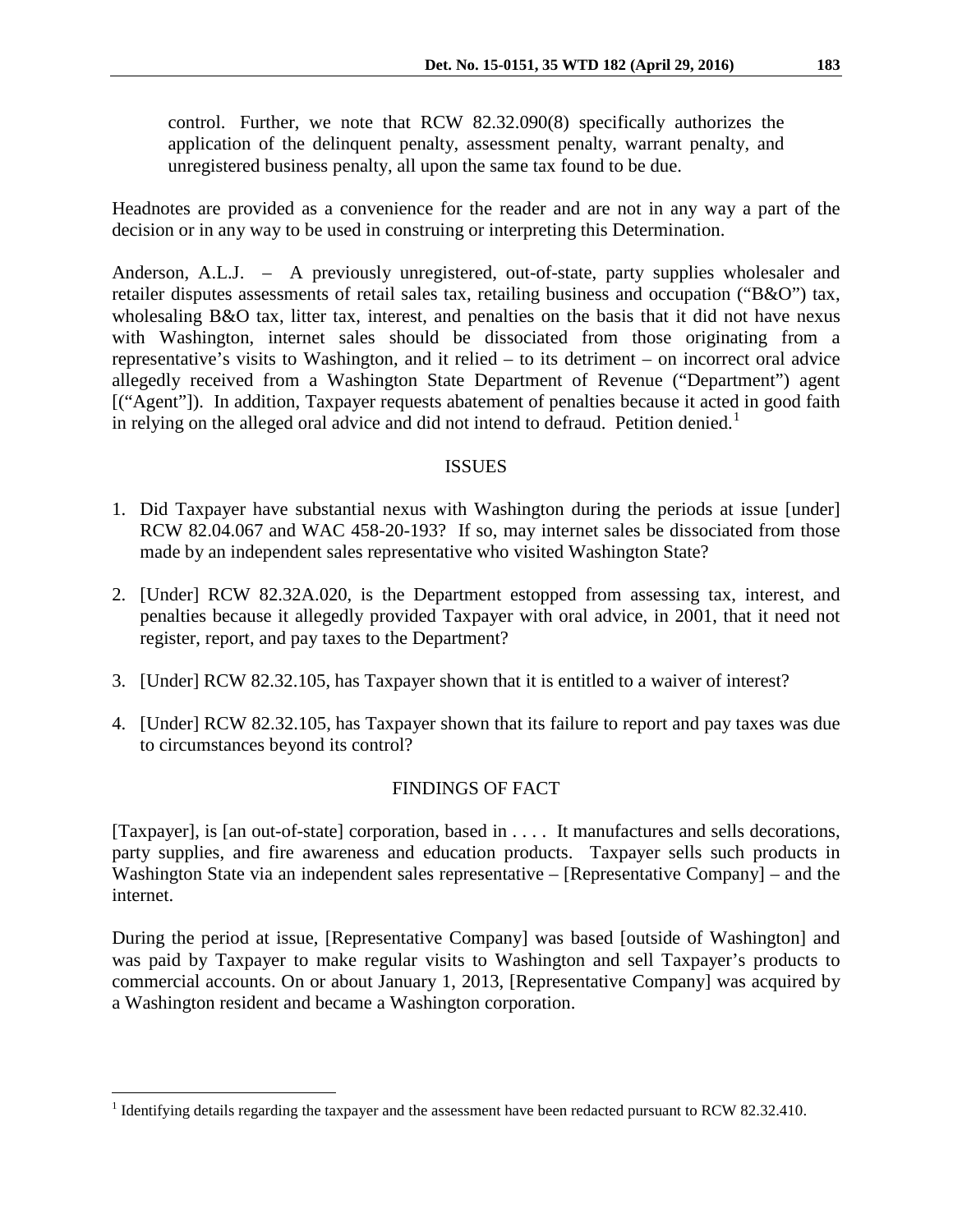Taxpayer sells individual items via the internet. In addition to its own website ( . . . ), Taxpayer made sales using two additional names, . . . (launched in 2002) and . . . (launched on February 4, 2013).

On July 3, 2013, the Compliance Division ("Compliance") of the Department mailed Taxpayer a Washington Business Activities Questionnaire [("Questionnaire")]; Taxpayer completed and returned the [Questionnaire]. After reviewing the completed [Questionnaire], Compliance advised Taxpayer that it had physical nexus with Washington State and was required to register, report, and pay taxes to the Department, and Compliance requested past sales figures.

On May 8, 2014, Compliance issued two tax assessments, based on provided past sales figures, against Taxpayer, as follows: (1) For January 1, 2007 through December 31, 2010, \$ . . . , comprised of  $\$\dots$  in retail sales tax,  $\$\dots$  in retailing B&O tax,  $\$\dots$  in wholesaling B&O tax,  $\$\$ . . . in litter tax, \$ . . . in delinquent penalty, \$ . . . in interest, \$ . . . in 5% assessment penalty, and \$ . . . in 5% unregistered business penalty; (2) For January 1, 2011 through September 30, 2013, \$ . . . , comprised of \$ . . . in retail sales tax, \$ . . . in retailing B&O tax, \$ . . . in wholesaling B&O tax,  $\$\dots$  in litter tax,  $\$\dots$  in delinguent penalty,  $\$\dots$  in interest,  $\$\dots$  in 5% assessment penalty, and \$ . . . in 5% unregistered business penalty. Taxpayer appeals the assessments covering the period of January 1, 2007 through December 31, 2012.

Taxpayer concedes that it had physical nexus with Washington State beginning January 1, 2013 when [Representative Company] became a Washington State corporation – but disputes nexus during the prior period. Taxpayer asserts that sales arising from the internet should be dissociated from those arising from [Representative Company's] Washington visits because internet sales were predominantly made to different market segments – individual consumers (internet) and commercial accounts ([Representative Company]).

Taxpayer also asserts that the Department is estopped under the Taxpayer Bill of Rights (RCW 82.32A.020) . . . from finding nexus because Taxpayer relied, to its detriment, on the alleged oral advice of [Agent]. As relevant here, on June 11, 2001, [Agent] sent Taxpayer a [Questionnaire], which Taxpayer completed and returned. Taxpayer alleges that it was contacted by [Agent], after he had reviewed the completed [Questionnaire], and [Agent] advised Taxpayer that if Taxpayer needed to register, he would send Taxpayer a letter. Taxpayer was not sent such letter. Taxpayer goes on to assert that its business activities reported on the 2013 [Questionnaire] are nearly identical to that reported on the 2001 [Questionnaire]; it detrimentally relied on alleged oral statements of [Agent] regarding nexus and its registration requirement; and the Department is estopped from now asserting nexus. In support of these assertions, Taxpayer has provided a copy of the completed 2001 [Questionnaire] and the handwritten notes of Taxpayer's former CFO of a telephone call from [Agent] dated June 26, 2001.

In addition, Taxpayer requests waiver of interest and penalties. Taxpayer asserts that assessing interest and penalties is unjust, inequitable, and disproportionate because Taxpayer relied on alleged oral advice that it need not register in 2001 and Taxpayer's business activities did not change. Taxpayer asserts this is reasonable cause for not registering and it has acted in good faith, without negligence, and with no intent to defraud.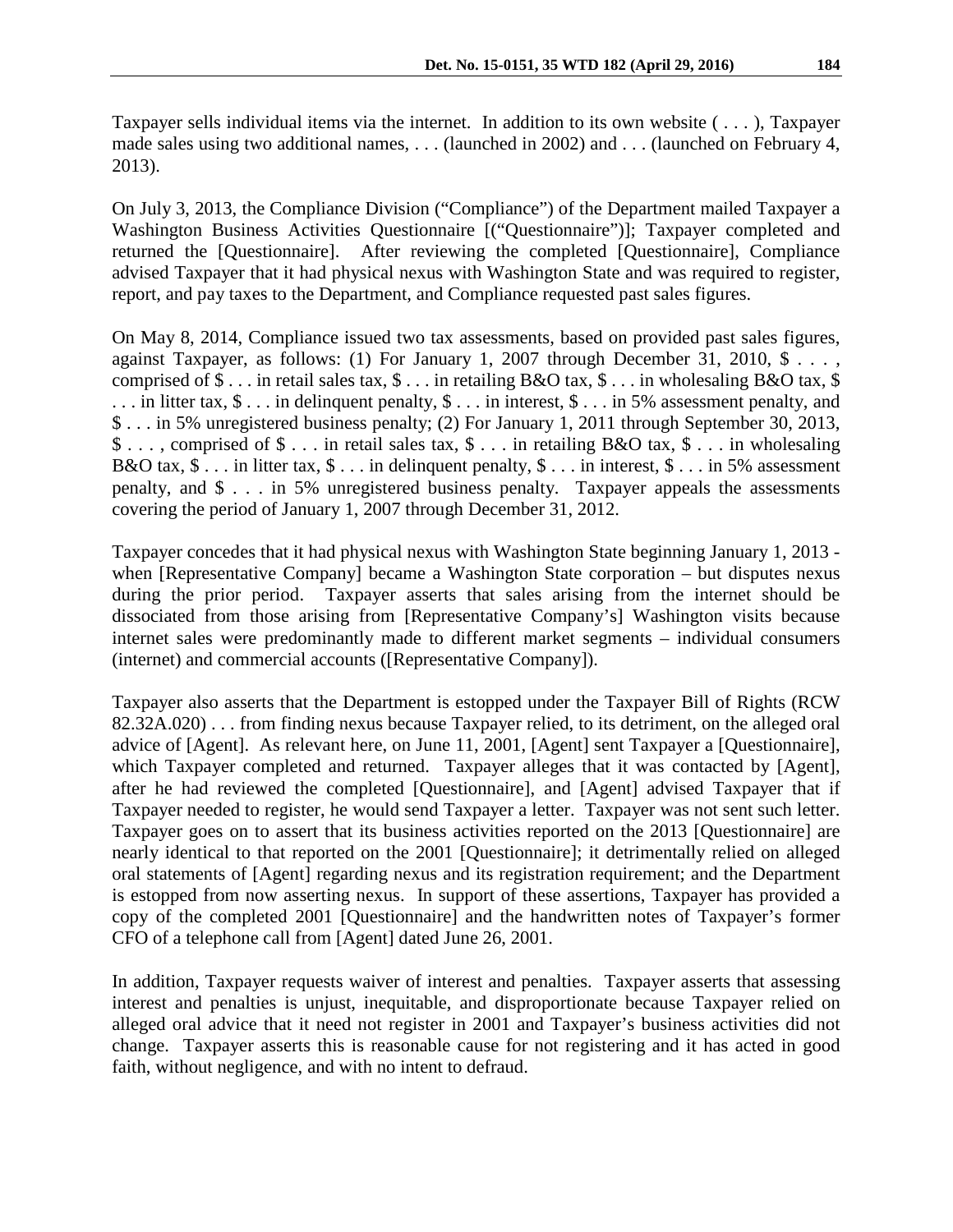### ANALYSIS

#### Nexus & Dissociation

Washington imposes a B&O tax "for the act or privilege of engaging in business" in this state. RCW 8[2](#page-3-0).04.220.<sup>2</sup> The tax is measured by applying particular rates against the value of products, gross proceeds of sale, or gross income of the business as the case may be. RCW 82.04.220. RCW 82.04.270 imposes the B&O tax on entities making sales at wholesale, and RCW 82.04.250 imposes the B&O tax on entities making sales at retail. In addition, persons making sales at retail must collect and remit retail sales tax RCW 82.08.020 and RCW 82.08.050.

WAC 458-20-193 (Rule 193) sets out administrative guidance regarding application of the B&O and retail sales taxes to interstate sales, and requires that the seller have nexus and the goods be received in Washington.<sup>[3](#page-3-1)</sup> In this case, Taxpayer does not contest that the purchasers received goods in Washington. However, Taxpayer asserts that its representative's ([Representative Company's]) visits to customers in Washington are not sufficient to establish taxing nexus.

Nexus requirements flow from limits on a state's jurisdiction to tax found in the Due Process and Commerce Clause provisions of the United States Constitution. The limitations imposed by the two clauses are discussed in depth in *Complete Auto Transit, Inc. v. Brady*, 430 U.S. 274, 279 (1977); *Quill Corp. v. North Dakota*, 504 U.S. 298 (1992); and in the Department's determinations.[4](#page-3-2) *See, e.g*., Det. No. 01-074, 20 WTD 531 (2001); Det. No. 96-144, 16 WTD 201 (1996). Nexus under the Due Process Clause is not at issue in this case. For purposes of the Commerce Clause, the nexus limitation requires that the activity taxed have "substantial nexus" with the taxing state. Consistent with this requirement, WAC 458-20-193 (Rule 193) defines "nexus" as "the activity carried on by the seller in Washington which is significantly associated

<span id="page-3-0"></span> $2$  RCW 82.04.030 defines "person" to include corporations, limited liability companies, associations, and any group individuals acting as a unit, whether nonprofit, or otherwise. "Engaging in business" in Washington means "commencing, conducting, or continuing in business." RCW 82.04.150. "Business" is defined as including all activities engaged in with the object of gain, benefit, or advantage to the taxpayer or another person. RCW

<span id="page-3-1"></span> $3^3$  Rule 193 reads, in pertinent part:

<sup>(7)</sup> Inbound sales. Washington does not assert B&O tax on sales of goods which originate outside this state unless the goods are received by the purchaser in this state and the seller has nexus. There must be both the receipt of the goods in Washington by the purchaser and the seller must have nexus for the B&O tax to apply to a particular sale. The B&O tax will not apply if one of these elements is missing.

<span id="page-3-2"></span><sup>4</sup> RCW 82.04.067 codifies the substantial nexus standard, providing in part:

<sup>(6) . . .</sup> For purposes of the taxes imposed under this chapter on any activity not included in the definition of apportionable activities in RCW 82.04.460, a person is deemed to have a substantial nexus with this state if the person has a physical presence in this state, which need only be demonstrably more than a slightest presence. . . . A person is also physically present in this state if the person, either directly or through an agent or other representative, engages in activities in this state that are significantly associated with the person's ability to establish or maintain a market for its products in this state.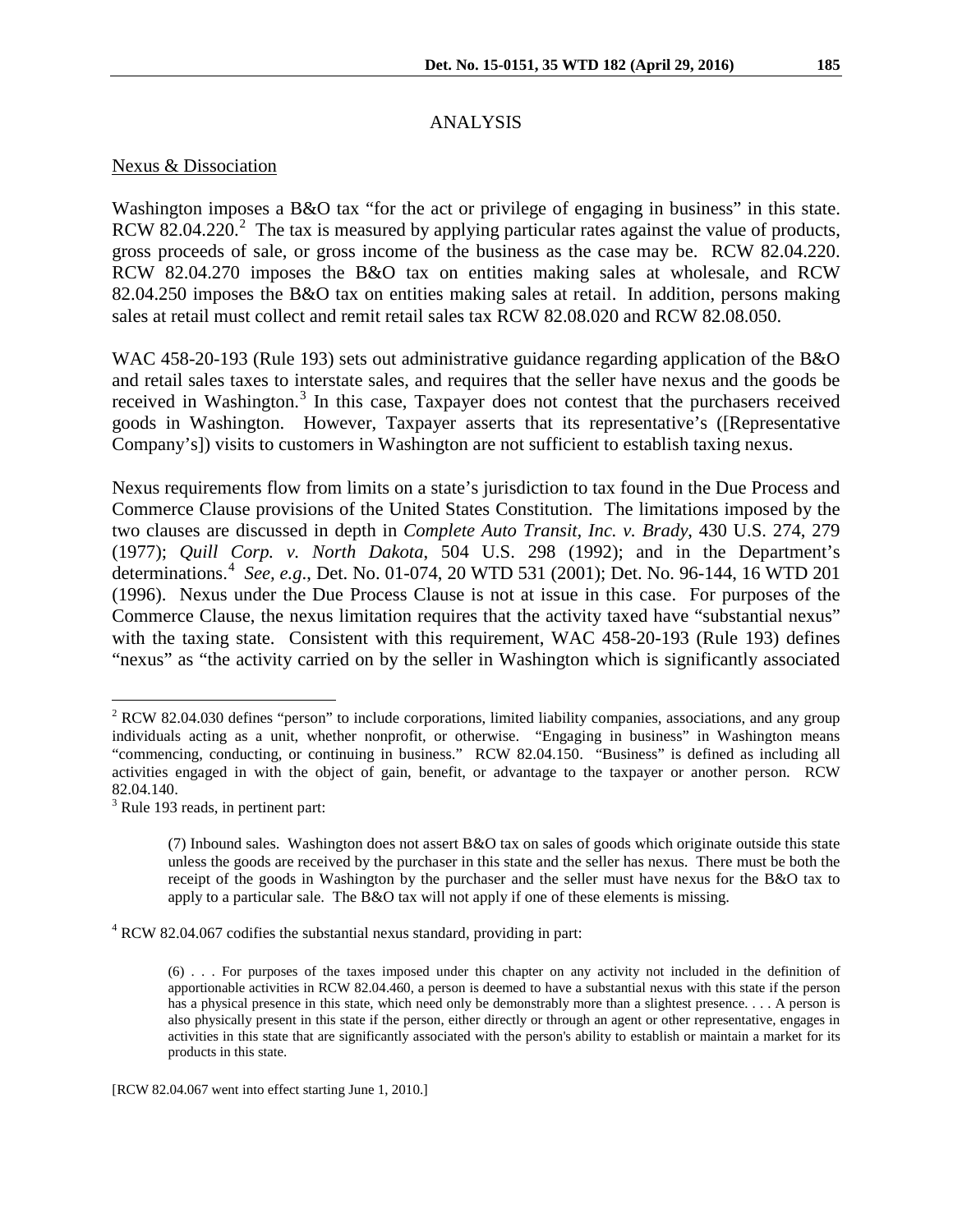with the seller's ability to establish and maintain a market for its products in Washington." Rule 193(1)(f). This definition was cited with approval in *Tyler Pipe Industries, Inc. v. Dep't of Revenue*, 483 U.S. 232, 250 (1987). Therefore, Washington may not assert B&O tax on revenue from sales of goods which originate outside the state unless the purchaser receives the goods in this state and the seller has nexus. *See Lamtec Corp. v. Dep't of Revenue*, 170 Wn.2d 838, 246 P.3d 788 (2011); *cert. denied* \_\_\_ U.S. \_\_\_, 132 S.Ct. 95, 181 L.Ed.2d 24(2011).

The determination whether in-state activities create nexus looks to the entire collection of a taxpayer's different activities, the totality of which creates substantial nexus. *GMC v. City of Seattle*, 107 Wn. App. 42, 25 P.3d 1022 (2001); *see also General Motors Corp. v Washington*, 377 U.S. 436 (1964), *overruled on other grounds*, *Tyler Pipe*, 483 U.S. at 250 (1987) (holding that it is the bundle of corporate activity that determines whether a taxpayer has nexus with a state); Rule 193. Thus, establishing taxing nexus requires consideration of the entire bundle of a taxpayer's in-state activities.<sup>[5](#page-4-0)</sup>

We note that the standard is not whether the in-state activity directly solicits a sale, but rather whether this activity is "significantly associated with establishing or maintaining a market within this state." WAC 458-20-193(7); *Standard Pressed Steel Co. v. Dep't of Revenue*, 419 U.S. 560 (1975); *National Geographic Soc. v. California Bd. of Equalization,* 430 U.S. 551, 561 (1977); Det. No. 88-368, 6 WTD 417 (1988). [6](#page-4-1) In *Standard Pressed Steel*, taxable nexus was established through the presence of a resident employee engineer who was not involved in sales, but only consulted with the customer regarding the customer's product needs. 419 U.S. at 560. For example, the Department has held infrequent visits to Washington customers by nonresident employees constituted sufficient nexus to allow the taxation of sales, even though the employees were not salespersons. Det. No. 88-368, 6 WTD 417 (1988). Where employees provided advice to customers regarding the safe handling of a product, such activity was also found to be important in maintaining sales into the state. Det. No. 91-213*,* 11 WTD 239 (1991).

The Washington Supreme Court recently found that Commerce Clause requirements were satisfied by "the presence of activities within the state." *Lamtec Corp. v. Dep't of Revenue*, 170 Wn.2d 838, 850-51, 246 P.3d 788 (2011) (sending sales [employees] to Washington [to answer questions and provide information about products] two or three times a year during the period at issue is significantly associated with its ability to establish and maintain its market). The Court's

<span id="page-4-0"></span> $<sup>5</sup>$  For example, in Det. No. 96-144, 16 WTD 201 (1996), we concluded that, once the activities of a company go</sup> beyond purely mail order activities, and it has demonstrably more than the slightest presence in the state, substantial nexus is established. *Accord*, *Matter of Orvis Co. v. Tax Appeals Tribunal*, 86 N.Y.2d 165, 630 N.Y.S.2d 680, 686- 87, 654 N.E.2d 954, 960-61 (N.Y. 1995), *cert. denied* 516 U.S. 989, 116 S.Ct. 518 (1995) ("While a physical presence of the vendor is required, it need not be substantial. Rather, it must be demonstrably more than a 'slightest presence' . . . . And it may be manifested by the presence in the taxing State of the vendor's property or the conduct of economic activities in the taxing State performed by the vendor's personnel or on its behalf.") <sup>6</sup> As the U.S. Supreme Court emphasized in *National Geographic:*

<span id="page-4-1"></span>

<sup>[</sup>T]the relevant constitutional test to establish the requisite nexus for requiring an out-of-state seller to collect and pay the use tax is not whether the duty to collect the use tax relates to the seller's activities carried on within the State, but simply whether the facts demonstrate "some definite link, some minimum connection, between the State and the person . . . it seeks to tax. "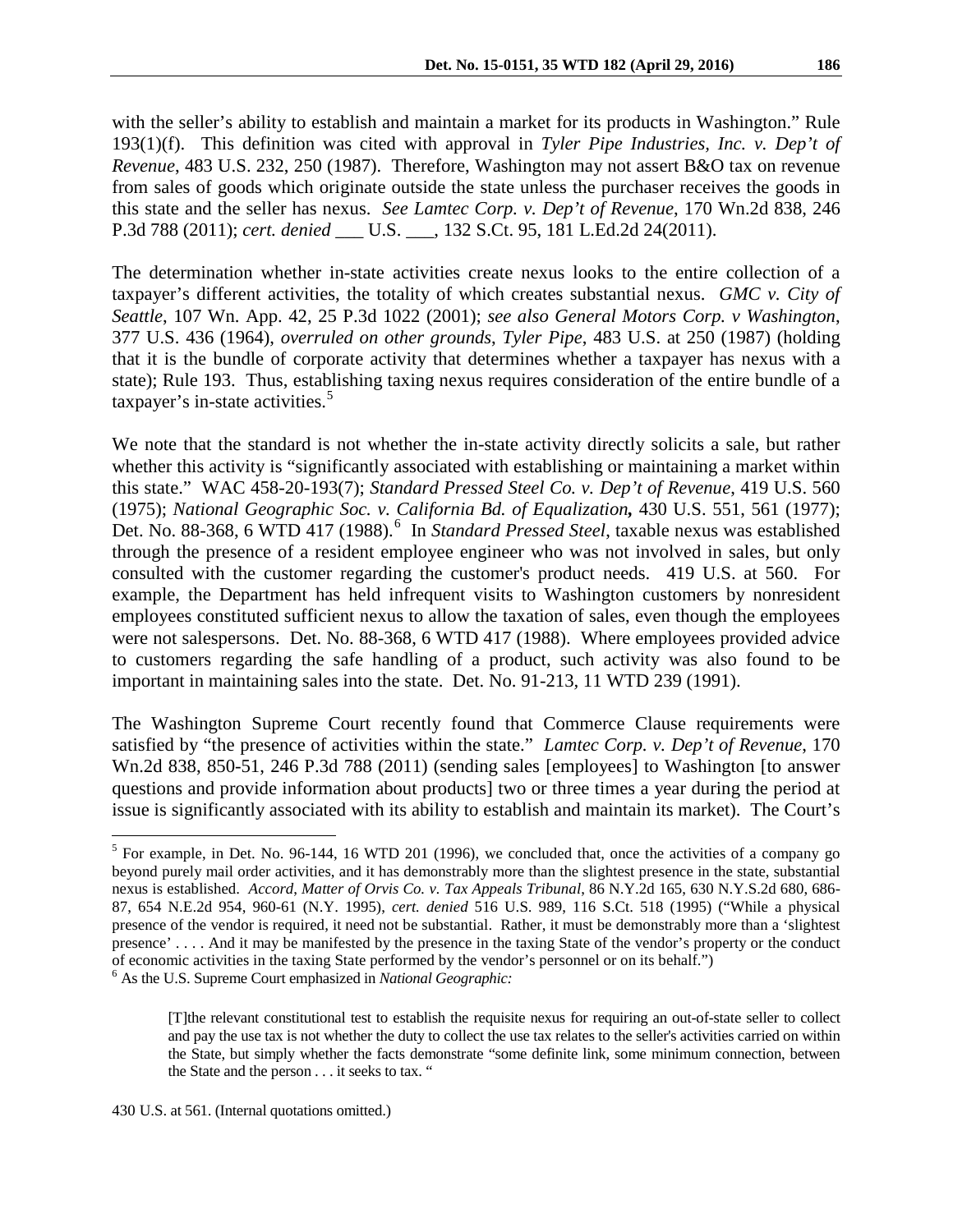holding in *Lamtec* is consistent with the Department's longstanding position regarding nexus that is now codified in RCW 82.04.067(6). *See, e.g.,* Det. No. 00-003, 19 WTD 685 (2000) (taxpayer had substantial nexus in Washington when the activities included in-state dealer training, supporting promotional efforts at in-state trade shows, introducing and promoting new products, and establishing a network of independent contractors for repair work), and Det. No. 96-144, 16 WTD 201 (1996) (out-of-state manufacturer of motor homes had substantial nexus with Washington based on its visits to Washington between four and seven times per year to attend trade shows and provide in-state training of vendors).

In this case, Taxpayer argues that its representative's regular visits to Washington were insufficient to create nexus. We disagree. Not only did these visits establish and maintain a market for Taxpayer's products, but [the representatives] directly solicited sales. The activities of these visits clearly exceed the nexus standard set in *Lamtec*, consistent with that codified in RCW 82.04.067(6). Accordingly, these activities are sufficient to establish taxing nexus in Washington.

Taxpayer asserts that it is entitled to dissociate internet sales from those made by [Representative Company]. As relevant here, [WAC 458-20-193([7](#page-5-0)) (2010)] provides as follows: $\begin{bmatrix} 7 \end{bmatrix}$ 

(c) If a seller carries on significant activity in this state and conducts no other business in the state except the business of making sales, this person has the distinct burden of establishing that the instate activities are not significantly associated in any way with the sales into this state.

[Generally, nexus] for one sale is nexus for all sales. . . . . Det. No. 04-0208, 24 WTD 217 (2004), *citing,* Det. No. 94-209, 15 WTD 96 (1994). Recently, in *Avnet, Inc. v. State of Washington, Department of Revenue,* [*Avnet, Inc. v. Dept. of Revenue,* 187 Wn. App. 427, 348 P.3d 1273, 1278 (2015), review *granted, \_\_\_\_P.3d.,* Jan. 06, 2016 (No. 92080-0)], the Division II Court of Appeals addressed dissociation. Avnet conceded nexus, but sought to dissociate certain sales – where Washington employees played no significant role in the transactions – asserting that there must be substantial nexus between the activities establishing nexus and the sales at issue. The *Avnet* Court noted that several cases had ". . . expanded the range of activities relevant to the substantial nexus analysis." *Id.,* at 16. And went on to state, "They [precedents] show that a state need not demonstrate a direct connection between a taxpayer's nexus-creating activities and particular sales into the state in order to tax those sales." *Id.*, at 17. Although, "some connection" is required to sustain application of the B&O tax. *Id.* The court explained that the connection required is the substantial nexus standard articulated in *Tyler Pipe*, 432 U.S. at 250 (1987).

"The taxpayer carries a heavy burden in showing the absence of such a connection." *Avnet, Inc.,* at 18. Here, [Representative Company] visited Washington to sell Taxpayer's products and, in those visits, established and maintained a market for Taxpayer's products in Washington. This was Taxpayer's nexus-creating activity. While these visits may have focused on commercial accounts, this assertion alone is insufficient to show an absence of any connection between

<span id="page-5-0"></span><sup>&</sup>lt;sup>7</sup> [WAC 458-20-193 was amended effective  $8/7/15$ . This amendment removed the dissociation concept from the rule.]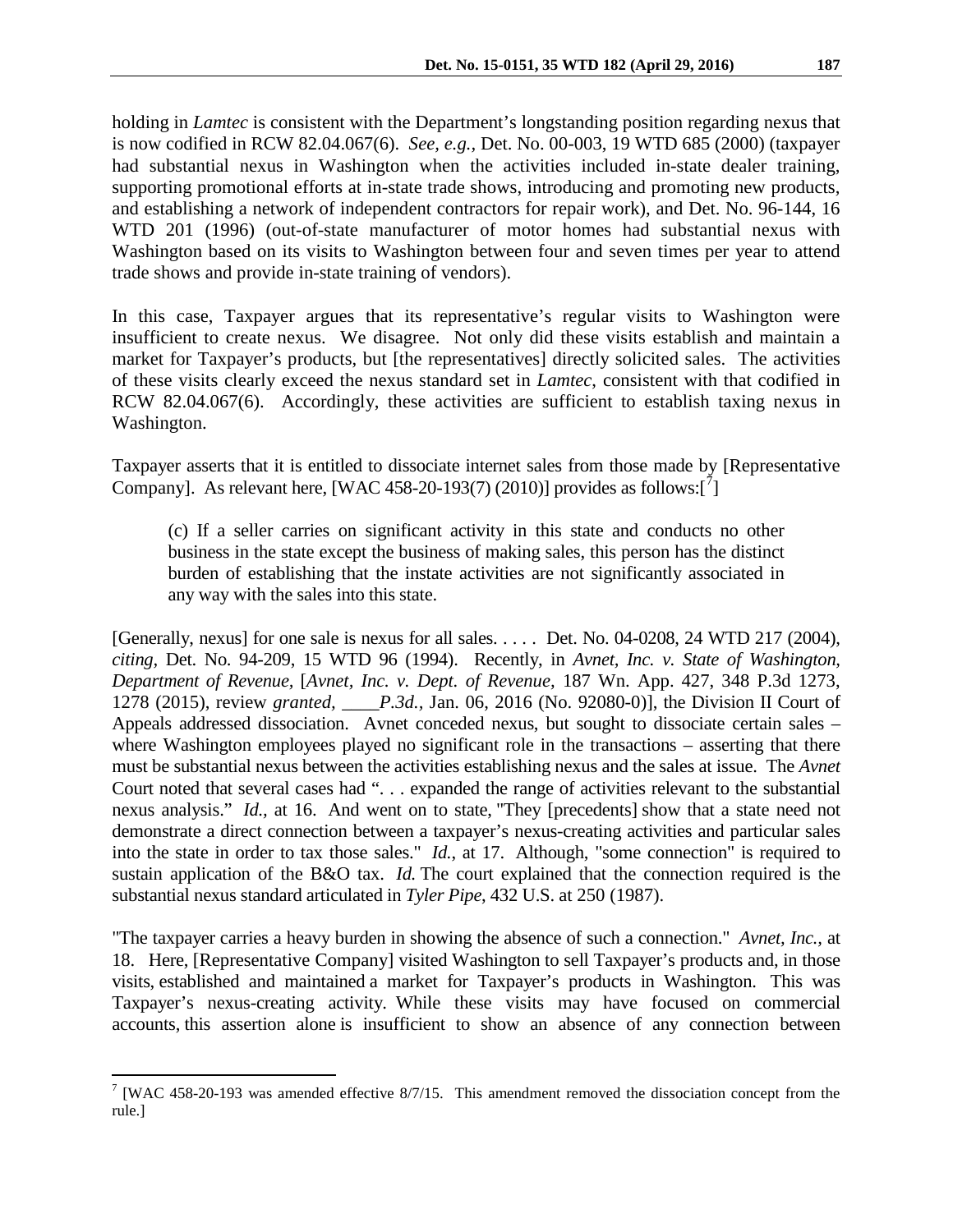Washington visits and internet sales. Accordingly, we decline to dissociate such sales and deny Taxpayer's petition as to this issue.

# **Estoppel**

Taxpayer asserts the Department is estopped from assessing tax, interest, and penalties under common law principles of equitable estoppel and the Taxpayer Bill of Rights – RCW 82.32A.020.

**. . .** Taxpayer also argues that the Department is estopped from assessing taxes because Taxpayer relied on alleged incorrect oral advice. . . ..

In this matter, the only evidence that the Department made a statement inconsistent with a claim later asserted are Taxpayer's former CFO's alleged notes of a telephone call with [Agent]. While the notes do state, "Will review situation. If thinks we must register, he'll send me a letter and info.," they also state, "Could be subject to the gross receipts tax . . . if have sales exceeded \$  $\ldots$ ," and then goes on to list annual sales as follows: 2000 - \$  $\ldots$ , 1999 - \$  $\ldots$ , 1998 - \$  $\ldots$ . Based solely on these notes, the contents of this alleged phone call are anything but clear. On the one hand, Taxpayer's notes reflect its assertion that [Agent] would contact Taxpayer if it needed to register. On the other hand, it appears Taxpayer was advised of the annual gross sales threshold for registering in Washington  $(\$ \dots)$  and aware that, during the past three years, it had sales exceeding this threshold. Putting aside issues of authenticating these notes, the notes are insufficient to establish that the Department gave Taxpayer incorrect advice by advising it not to register and that it did not need to register unless contacted by [Agent].

Further, because the Washington tax system is based largely on voluntary compliance, the Washington legislature has placed upon taxpayers the responsibility to know their tax reporting obligations, and to seek instructions from the Department when they are uncertain about those obligations. RCW 82.32A.005(2), RCW 82.32A.030(2). The Department addressed whether oral instructions are binding in Excise Tax Advisory 3065.2009, which reads as follows:

RCW 82.32A.020 provides that the taxpayers of Washington have:

The right to rely on specific, official written advice and written tax reporting instructions from the department of revenue to that taxpayer, and to have interest, penalties, and in some instances, tax deficiency assessments waived where the taxpayer has so relied to their proven detriment.

RCW 82.32A.020 does not authorize, nor does any other law permit, the Department to waive tax, interest, or penalties on the basis of a taxpayer's recollection of oral instructions by an agent of the department.

The Department gives consideration, to the extent of discretion vested in it by law, where it can be shown that failure of a taxpayer to report correctly was due to written instructions from the Department or any of its authorized agents. The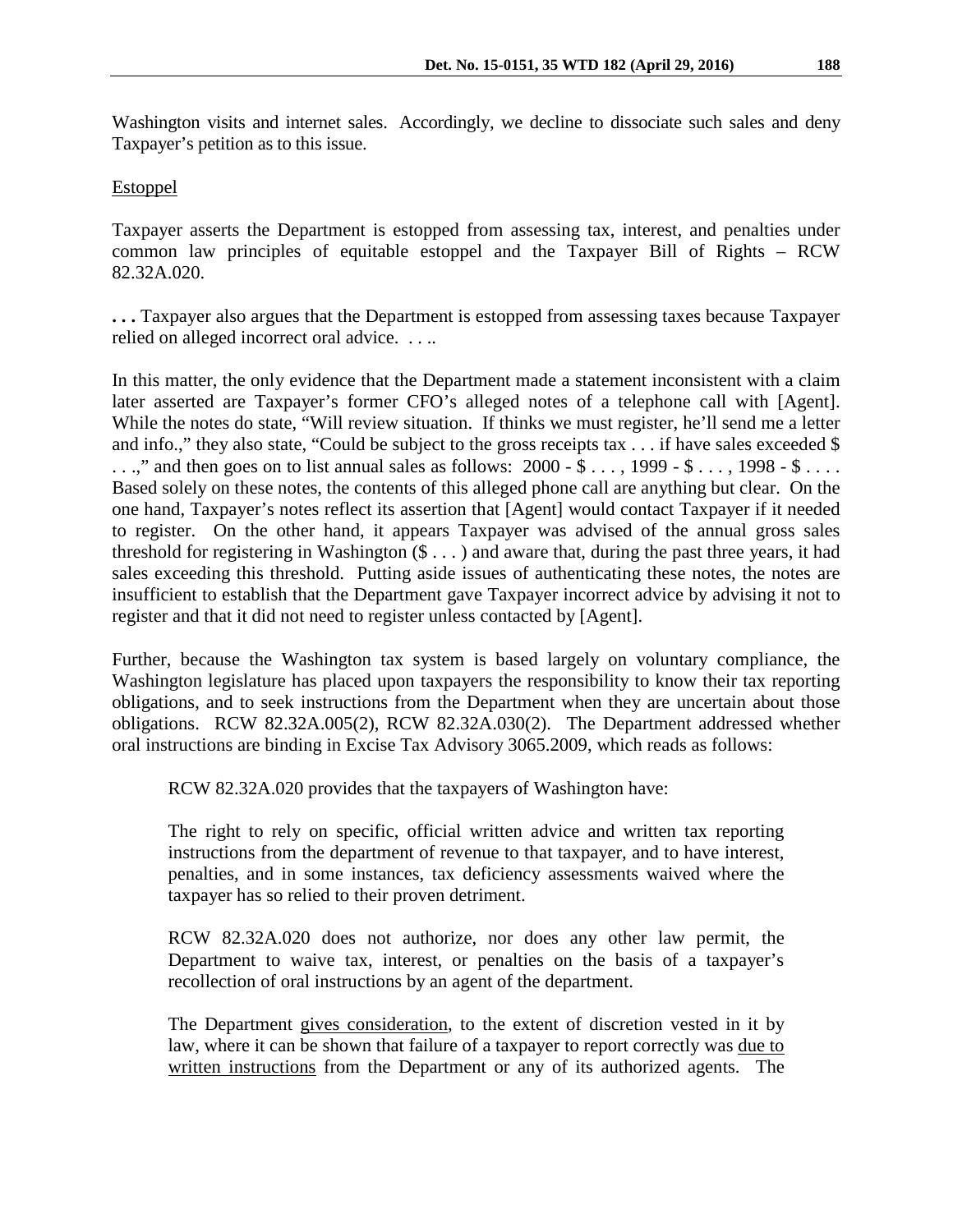Department cannot give consideration to claimed misinformation resulting from telephone conversations or personal consultations with a Department employee.

There are three reasons for this ruling:

(1) There is no record of the facts which might have been presented to the employee for consideration.

(2) There is no record of instructions or information imparted by the employee, which may have been erroneous or incomplete.

(3) There is no evidence that such instructions were completely understood or followed by the taxpayer.

(Emphasis in original.) As explained in this ETA, Washington law does not allow for waiver of tax when the alleged advice is oral. This is because we simply cannot confirm what facts were presented to the Department and what oral instructions the Department provided to Taxpayer. See Det. No. 13-0059, 32 WTD 232 (2013). Therefore, we are unable to waive the assessment based upon the alleged oral advice that Taxpayer claims to have received.

# Interest

Under RCW 82.32.050(1), if a taxpayer pays less tax than properly due, the Department must assess the additional amounts found due and include interest. The Department has limited authority to waive or cancel interest; RCW 82.32.105 authorizes the following two circumstances:

- (3) The department shall waive or cancel interest imposed under this chapter if:
- (a) The failure to timely pay the tax was the direct result of written instructions given the taxpayer by the department; or
- (b) The extension of a due date for payments of an assessment of deficiency was not at the request of the taxpayer and was for the sole convenience of the department.

Neither such circumstance is present, nor even alleged, in this case. Accordingly, we deny Taxpayer's petition for the waiver of interest.

# Penalties

RCW 82.32.090(1) provides that the Department shall assess a delinquent penalty when it does not timely receive payment of tax due on a return to be filed by a taxpayer. The delinquent penalty is initially 5% of the tax; it increases to 15% of the tax when payment has not been received by the last day of the month following the due date, and increases to 25% of the tax when payment is not received by the last day of the second month following the due [date]. RCW 82.32.090(1). Taxpayer was unregistered and did not pay taxes for the periods covered by the assessments (January 1, 2007 – December 31, 2010; January 1, 2011 – September 30, 2013).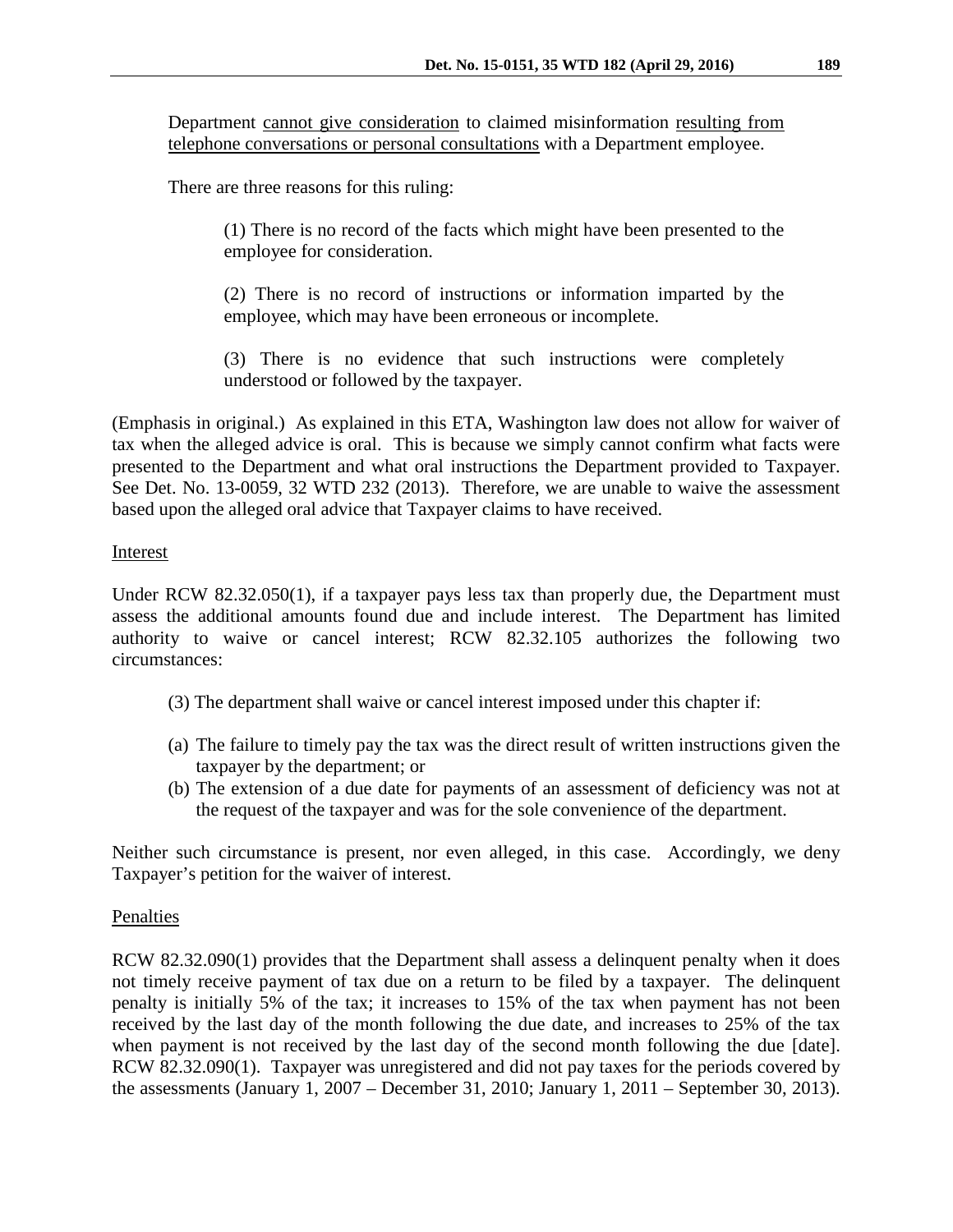Because Taxpayer's delinquency exceeded two months following the due date of such taxes, the Department assessed a 25% delinquent penalty.

RCW 82.32.090(2) provides that the Department shall assess an assessment penalty when it determines that any tax has been substantially underpaid. A tax is "substantially underpaid" when a taxpayer has paid less than 80% of the tax due and the amount of the underpayment is at least \$1,000.00. RCW 82.32.090(2). The assessment penalty is initially 5% of the tax; it increases to 15% of the tax when payment is not received by the due date specified in the notice of tax due, and increases to 25% of the tax when payment is not received by the  $30<sup>th</sup>$  day following the due date specified in the notice of tax due. RCW 82.32.090(2). As Taxpayer had not paid any taxes for the periods covered by the assessments and the amounts of taxes due exceeded \$1,000.00, the Department assessed a 5% assessment penalty.

RCW 82.32.090(4) provides that the Department shall assess an unregistered business penalty when it discovers a person engaging in any business or performing any act upon which a tax is imposed, and that person has not obtained a certificate of registration from the Department, but is required to have obtained such certificate of registration per RCW 82.32.030. The unregistered business penalty is equal to 5% of the amount of tax due for the period in which the person was unregistered. Here, Taxpayer was unregistered for both assessment periods and the Department assessed a 5% unregistered business penalty.

RCW 82.32.090(8) states, "The penalties imposed under subsections (1) through (4) of this section can each be imposed on the same tax found to be due." It goes on to state, "This subsection does not prohibit or restrict the application of other penalties authorized by law." RCW 82.32.090(8).

The Department is required to waive the delinquent penalty, assessment penalty, and unregistered business penalty where it finds that the underlying act giving cause to the assessment of the penalty, i.e., delinquent payment, substantial underpayment, failure to register with the Department, was due to circumstances beyond the control of the taxpayer. RCW 82.32.105.

The Department lacks the authority to waive or cancel penalties based upon the assertion that the penalties are disproportionate, inequitable, or unjust. And, we note, the cumulative imposition of such penalties is specifically authorized by RCW 82.32.090(8). *See also* WAC 458-20-228(6). Thus, we are unable to waive or cancel penalties based upon Taxpayer's assertion that such penalties are excessive.

As to Taxpayer's assertion that it acted in good faith, without negligence, and no intent to defraud, we look to see if this constitutes circumstances beyond the control of the taxpayer.

"Circumstances beyond the control of the taxpayer" is defined in WAC 458-20-228(9), which states:

The circumstances beyond the control of the taxpayer must actually cause the late payment. Circumstances beyond the control of the taxpayer are generally those